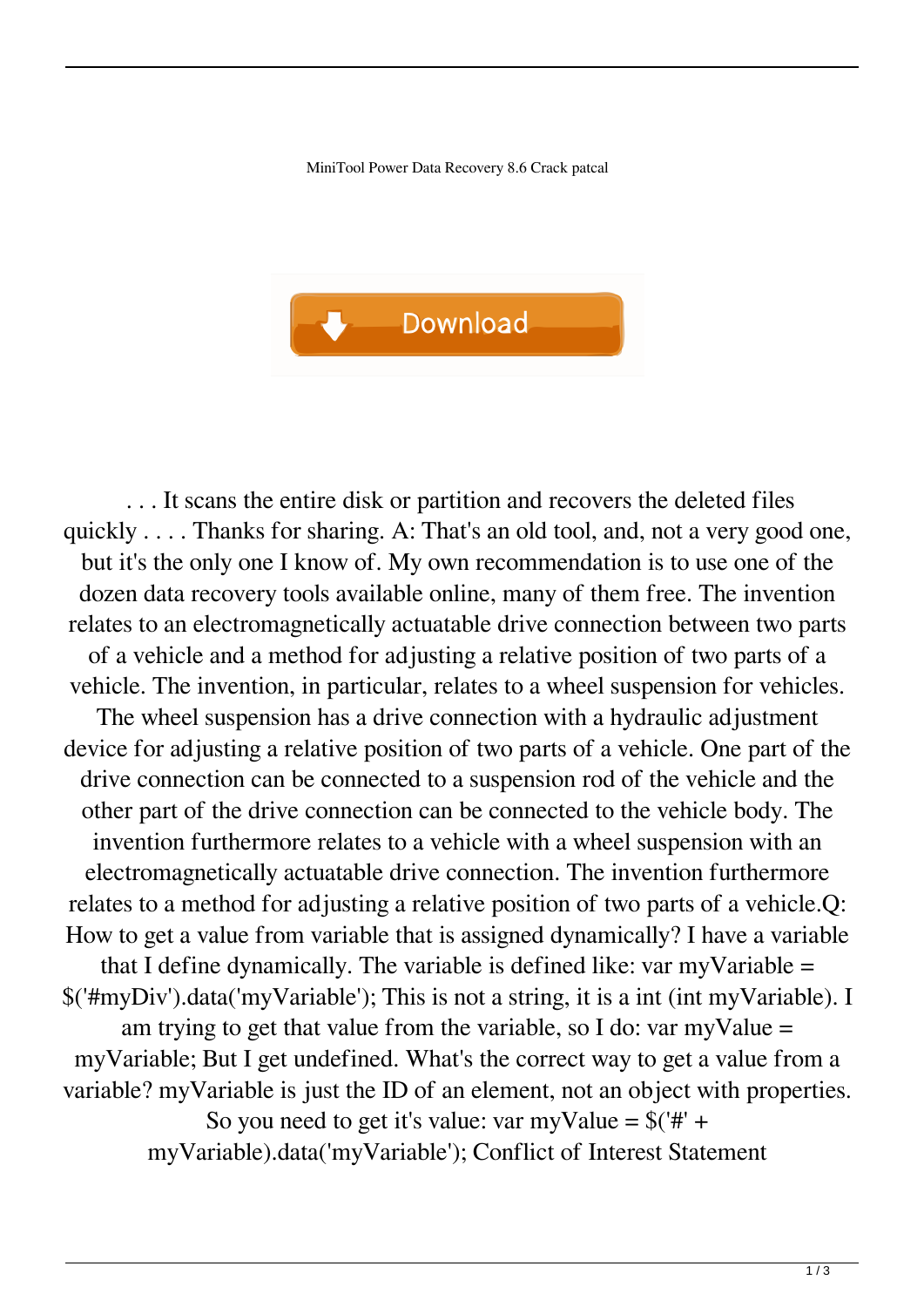$====The authors declare that the research$ was conducted in the absence of any commercial or financial relationships that could be construed as a potential conflict of interest. \*\*Funding.\*\* This research was supported by the Intramural Research Program of the National Institute on Drug Abuse, National Institutes of Health. We wish to thank those who participated in our studies. We are grateful to Drs. Pradeep Hegde, Andy C. May, and Shannon M. O'Boyle, and their laboratories